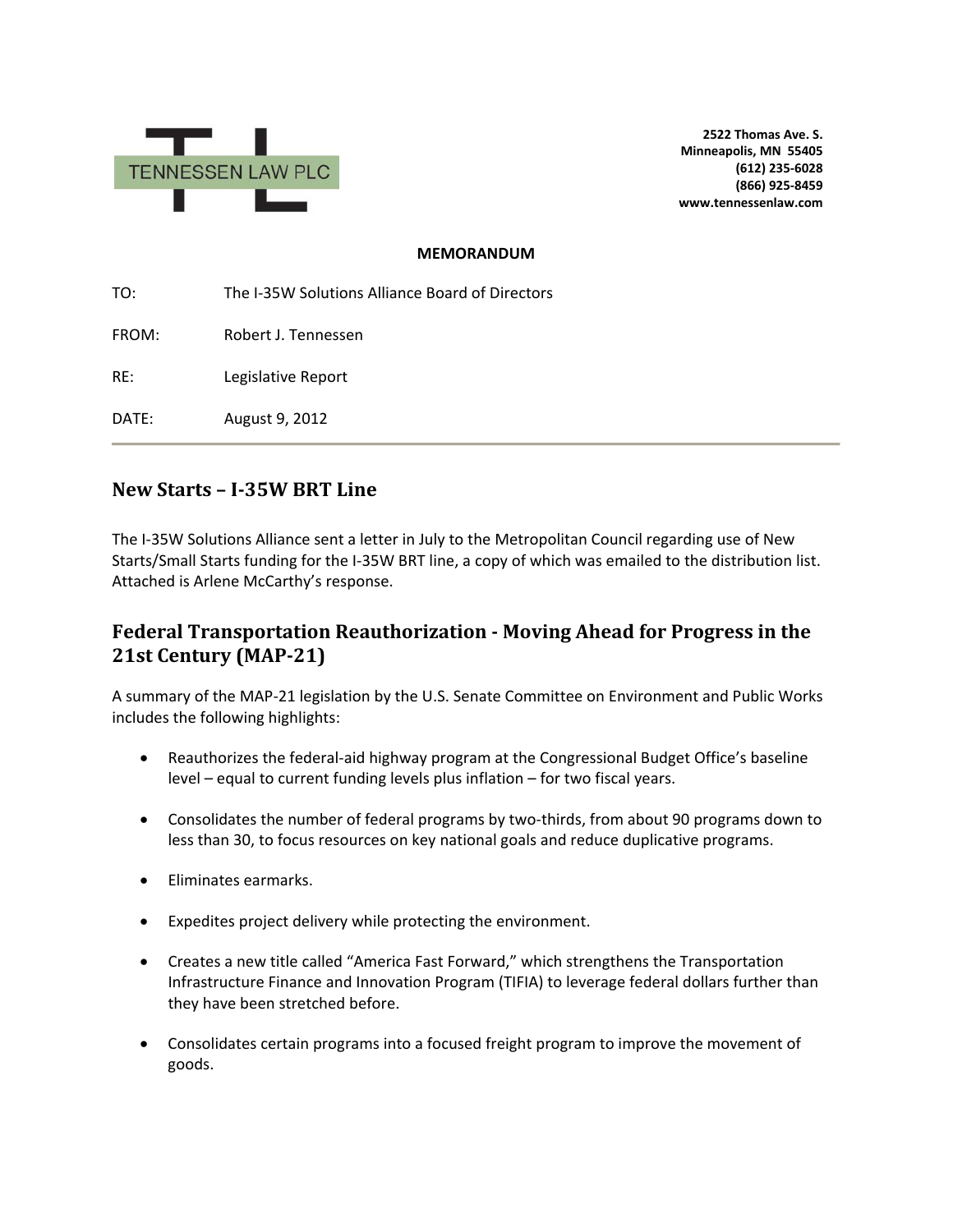Programs include (but not limited to):

- *National Highway Performance Program* –consolidates the Interstate Maintenance, National Highway System and Highway Bridge programs.
- *Transportation Mobility Program* –replaces Surface Transportation Program.
- *National Freight Network Program* new core program.
- *Congestion Mitigation and Air Quality Improvement Program (CMAQ)* existing core program that provides funds to states for transportation projects designed to reduce traffic congestion and improve air quality; reforms the Transportation Enhancements program with more flexibility granted to the states on the use of funds.
- *Highway Safety Improvement Program (HSIP)* substantially increases funding for this existing core program.
- *Transportation Infrastructure Finance and Innovation Program (TIFIA)* leverages private and other non-federal investment in transportation improvements. MAP-21 modifies the TIFIA program by increasing funding for the program to \$1 billion per year, by increasing the maximum share of project costs from 33% to 49%, by allowing TIFIA to be used to support a related set of projects, and by setting aside funding for projects in rural areas at more favorable terms.
- *Projects of National and Regional Significance Program* funds major projects of national and regional significance which meet rigorous criteria and eligibility requirements; authorizes \$1 billion in FY2013.

The bill establishes an outcome-driven approach that tracks performance and will hold states and metropolitan planning organizations accountable for improving the conditions and performance of their transportation assets. It also improves statewide and metropolitan planning processes to incorporate a more comprehensive performance-based approach to decision making. Utilizing performance targets will assist states and metropolitan areas in targeting limited resources on projects that will improve the condition and performance of their transportation assets.

[http://epw.senate.gov/public/index.cfm?FuseAction=Files.View&FileStore\\_id=6d1e2690-6bc7-4e13-](http://epw.senate.gov/public/index.cfm?FuseAction=Files.View&FileStore_id=6d1e2690-6bc7-4e13-9169-0e7bc2ca0098) [9169-0e7bc2ca0098](http://epw.senate.gov/public/index.cfm?FuseAction=Files.View&FileStore_id=6d1e2690-6bc7-4e13-9169-0e7bc2ca0098)

# **Legislature**

A special legislative session to deal with flood relief issues is tentatively set for Aug. 24. It is expected that the special session will be short and focused exclusively on the issue of disaster relief. FEMA has approved aid to cover approximately 75% of the cost for needed repairs to public infrastructure damaged by this summer's flooding in Duluth. Federal disaster assistance is also coming, but the state is required to put up a share of the funding.